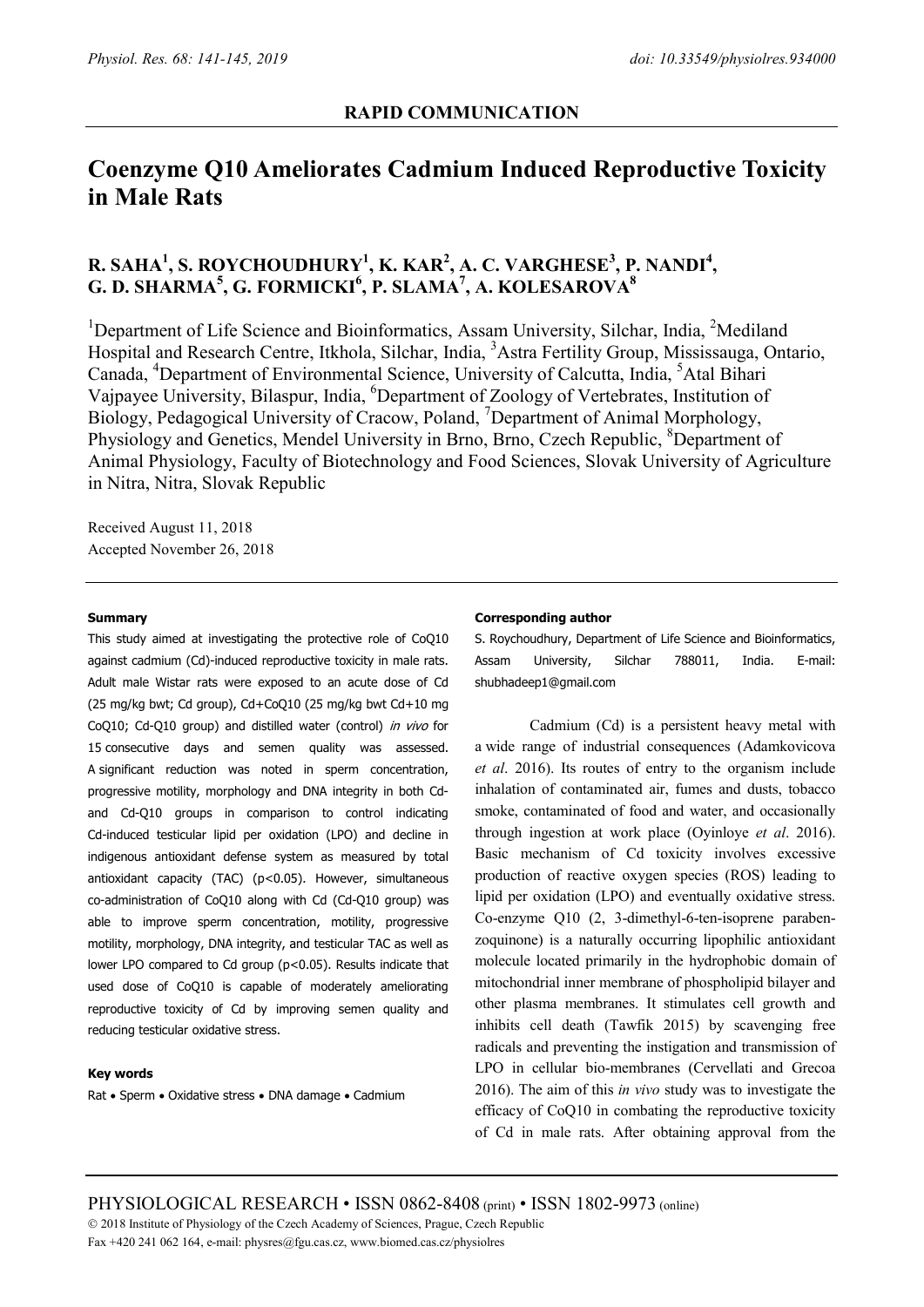institutional animal ethics committee, male Wistar rats of reproductive age were administered cadmium chloride  $(CdC_1)$  orally every morning for 15 consecutive days, and divided into 3 groups each consisting of 5 animals. Control group received distilled water, whereas Cd group received Cd at 25 mg/kg bwt which is  $1/5<sup>th</sup>$  of LD<sub>50</sub>, and Cd-Q10 group received  $Cd + CoQ10$  (25 mg/kg bwt + 10 mg/kg bwt), respectively. Initial and final body weights were recorded prior to sacrifice by cervical dislocation on  $16<sup>th</sup>$  day. Pair of testes and cauda epididymis was dissected out from each animal by laprotomy, gently rinsed in phosphate buffered saline (PBS, pH 7.4), cleaned off the adhering tissues and weighed. Cauda epididymis of each animal was gently minced in 2 ml PBS and incubated at 37 °C for semen analysis including DNA integrity (Sarathchandiran *et al.* 2014). Sperm concentration, motility and progressive motility were assessed by mounting the sperm suspension in Makler Counting Chamber (Sefi Medical Instruments, Germany) and observed under 20x magnification using phase contrast microscope (Labomed-LX 300) (Roychoudhury *et al.* 2010a). Sperm morphology was examined using Giemsa staining (Roychoudhury *et al*. 2010b). Sperm DNA integrity was studied by measuring the DNA fragmentation index under fluorescent microscope (Olympus-CX 31-TR)

using acridine orange dye (Varghese *et al*. 2009). Testicular oxidative stress was determined by LPO measured as the amount of malondialdehyde produced (Paunovic *et al*. 2017) and TAC was measured in testis by commercially available kit (Roychoudhury *et al*. 2016). Each experiment was performed thrice. Significant differences between the experiments were evaluated using one way ANOVA with Scheffe's *post hoc* comparison of SPSS version 21 software. Differences from control at p<0.05 were considered significant. In comparison to control, there was a significant decline in testicular weight in both Cd- and Cd-Q10 groups (p=0.035). Sperm concentration, motility, progressive motility, morphology, DNA integrity and testicular TAC were significantly lower in both Cd- and Cd-Q10 groups compared to control (p<0.05). Marked elevation was noted in the level of LPO in both Cd- and Cd-Q10 groups in comparison to control (p<0.05). Co-administration of CoQ10 was capable of moderately recovering the toxic effect of Cd as sperm concentration, motility, progressive motility, morphology, DNA integrity and testicular TAC increased significantly in Cd-Q10 group, while a significant reduction in LPO was noted in Cd-Q10 group in comparison to Cd group, respectively ( $p<0.05$ ) (Figs 1A-C).



**Fig. 1.** Moderate amelioration of cadmium (Cd) induced reproductive toxicity by coenzyme Q10 (CoQ10) in male rats: (**A**) sperm concentration, (**B**) sperm DNA integrity, and (**C**) testicular lipid peroxidation (LPO) in control, Cd and Cd-Q10 groups

Spermatogenesis is a complex process that involves a phase of proliferative expansion, meiosis, and cytodifferentiation (Jan *et al.* 2012). In the rat, the

coordinated spatial associations of developmental germ cell types occurs in a time regulated fashion, and accordingly the seminiferous epithelium can be subdivided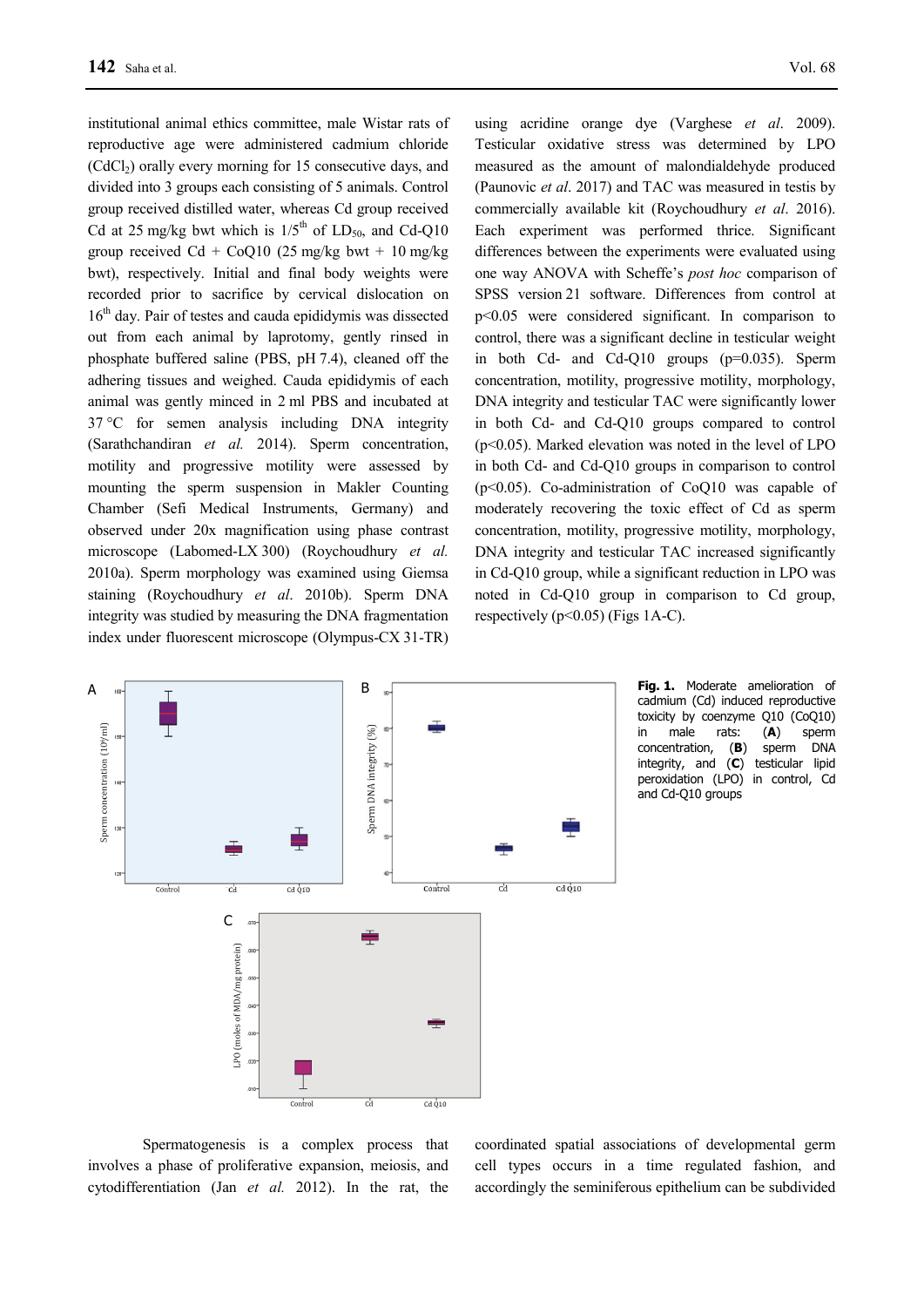into fourteen stages (Leblond and Clermont 1952, Oakberg 1956). The time necessary for a cell to ascend one stage above the original cell in a spermatogenic cycle map is 13.3 days and the duration of spermatogenesis is 53.2 days in Wistar rats as used in the present study (Huckins 1965). A number of characteristics including the timing of differentiation process and spermatozoa morphology are also unique to rats although the general process of spermatogenesis is highly conserved across mammals (de Krester and Kerr 1988, Russell *et al.* 1993). In earlier studies, Cd was found to induce necrosis in testicular tissue that adds to weight loss in testes (Wang *et al*. 2007, Toman *et al*. 2011). Chronic administration of a lower dose of Cd (5 mg/kg bwt) for a period of 6-8 weeks caused a decline in sperm concentration, motility, progressive motility and morphology in rats (Akunna *et al*. 2017, El-Demerdash *et al*. 2004). Cadmium was also found to impair rabbit sperm motility, morphology and membrane integrity even at a much lower dose  $(0.62 \mu g \text{ CdCl}_{2}/m)$  *in vitro* (Roychoudhury *et al*. 2010). In the present study, Cd-induced toxicity was evident from reduction in sperm concentration, motility, progressive motility, morphology, DNA integrity and TAC together with an increase in testicular LPO in both Cd- and Cd-Q10 groups, which is directly related to male fertility and recognized to have putative roles in diminishing sperm quality through testicular damage (Akunna *et al*. 2017). Cadmium is known to alter testicular function by inducing oxidative stress (Amara *et al*. 2006) which is a common pathology in approximately half of all infertile men, and is further associated with pathogenesis of sperm DNA damage (Aitken *et al*. 2010). A lower dose of 1 mg/kg bwt administered to adult male rats for a period of 5-8 weeks showed elevated LPO and relative depletion of testicular antioxidant levels (Acharya *et al*. 2008). Coenzyme Q10 is

a potent antioxidant with the capacity to neutralize tocopheroxyl radicals in its reduced form ubiquinol (Nagaoka *et al*. 2000). Protective effect of CoQ10 has been shown on sperm motility, LPO and DNA fragmentation *in vitro* (Talevi *et al*. 2010). Coenzyme Q10 when administered to adult male rats at 10 mg/kg bwt was able to ameliorate testicular toxicity induced by Cd at the dose 5 mg/kg bwt (Abdel-Hady and Abdel Rahman 2011). In the present study, moderate improvement in sperm concentration, motility, progressive motility, morphology, DNA integrity and testicular TAC was noted in Cd-Q10 group with 25 mg/kg bwt Cd co-administered along with 10 mg CoQ10 for a period of 15 days in comparison to Cd group with 25 mg/kg bwt Cd-exposure.

In conclusion, our results indicate that CoQ10 at a low dose of 10 mg/kg bwt used in the present study was possibly capable of nullifying the ability of a high dose of 25 mg/kg bwt Cd to replace redox-active metals and hence did not allow Cd to hinder redox scavenging enzymes. These findings support the use of CoQ10 as a potential antidote in the management of Cd induced reproductive toxicity and male infertility through mechanisms involving reduction of testicular oxidative stress and improvement of semen quality.

# **Conflict of Interest**

There is no conflict of interest.

# **Acknowledgements**

This work was supported by Department of Biotechnology, Government of India grant release no. BT/265/NE/TBP/2011, Assam University Silchar, and the Ministry of Education, Science, Research and Sport of the Slovak Republic projects VEGA 1/0039/16, APVV-16- 0170.

# **References**

- ABDEL-HADY ESK, ABDEL-RAHMAN GH: Protective effect of coenzyme Q10 on cadmium-induced testicular damage in male rabbits. *Am Eur J Toxicol Sci* **3**: 153-160, 2011.
- ACHARYA UR, MISRA M, PATRO J, PANDA MK: Effect of vitamins C and E on spermatogenesis in mice exposed to cadmium. *Reprod Toxicol* **25**: 84-88, 2008.
- ADAMKOVICOVA M, TOMAN R, MARTINIAKOVA M, OMELKA R, BABOSOVA R, KRAJCOVICOVA V, GROSSKOPF B, MASSANYI P: Sperm motility and morphology changes in rats exposed to cadmium and diazinon. *Reprod Biol Endocrinol* **14**: 42, 2016.
- AITKEN RJ, DE IULIIS GN, FINNIE JM, HEDGES A, MCLACHLAN RI: Analysis of the relationships between oxidative stress, DNA damage and sperm vitality in a patient population: development of diagnostic criteria. *Hum Reprod* **25**: 2415-2426, 2010.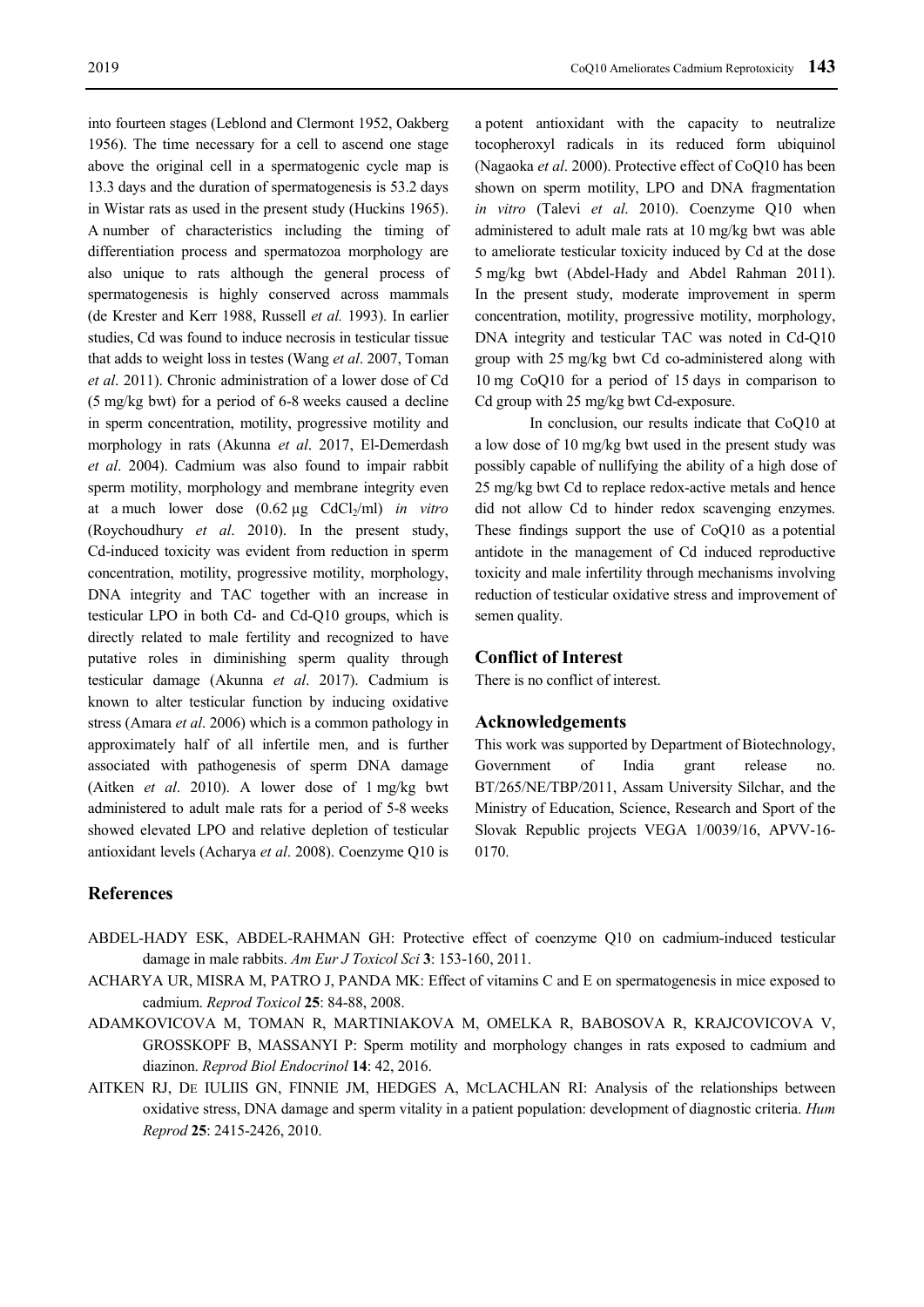- AKUNNA G, OBIKILI E, ANYANWU E, ESOM E: Protective and curative role of Citrus sinensis peel on cadmiuminduced testicular and spermatic damage: a morphometric and immunohistochemical evaluation using monoclonal antibodies against Ki-67 and proliferating cell nuclear antigen. *Eur J Anat* **21**: 19-30, 2017.
- AMARA S, ABDELMELEK H, GARREL C, GUIRAUD P, DOUKI T, RAVANAT JL, FAVIER A, SAKLY M, BEN RHOUMA K: Influence of static magnetic field on cadmium toxicity: study of oxidative stress and DNA damage in rat tissues. *J Trace Elem Med Biol* **20**: 263-269, 2006.
- CERVELLATI R, GRECO E: In vitro antioxidant activity of ubiquinone and ubiquinol, compared to vitamin E. *Helv Chimica Acta* **99**: 41-45, 2016.
- DE KRESTER DM, KERR JB: The cytology of the testis. In: *The Physiology of Reproduction*. KNOBIL E, NEILL J (eds), Raven Press, New York, 1988, pp 837-932.
- EL-DEMERDASH FM, YOUSEF MI, KEDWANY FS, BAGHDADI HH: Cadmium-induced changes in lipid peroxidation, blood haematology, biochemical parameters and semen quality of male rats: protective role of vitamine E and β-caretene. *Food Chem Toxicol* **42**: 1564-1571, 2004.
- HUCKINS C: Duration of spermatogenesis in pre- and post-pubertal wistar rats. *Anat Rec* **151**: 364, 1965.
- JAN SZ, HAMER G, REPPING S, DE ROOIJ DG, VAN PELT AMM, VORMER TL: Molecular control of rodent spermatogenesis. *Biochim Biophys Acta* **1822**: 1838-1850, 2012.
- LEBLOND CP, CLERMONT Y: Definition of the stages of the cycle of the seminiferous epithelium in the rat. *Ann N Y Acad Sci* **55**: 548-573, 1952.
- NAGAOKA S, INOUE M, NISHIOKA C, NISHIOKU S, OHGUCHI C, OKHARA K, MUKAI K, NAGASHIMA U: Tunneling effect in antioxidant, prooxidant and regeneration reactions of vitamin E. *J Phys Chem B* **104**: 856-862, 2000.
- OAKBERG EF: Duration of spermatogenesis in the mouse and timing of stages of the cycle of the seminiferous epithelium. *Am J Anat* **99**: 507-516, 1956.
- OYINLOYE BE, AJIBOYE BO, OJO OA, MUSA HM, ONIKANNI SA, OJO AA: Ameliorative potential of *Aframomum melegueta* extract in cadmium-induced hepatic damage and oxidative stress in male Wister rats. *J Appl Pharm Sci* **6**: 94-99, 2016.
- PAUNOVIC MG, MATIC MM, OGNJANOVIC BI, SAICIC ZS: Antioxidant and haematoprotective activity of coenzyme Q10 and vitamin E against cadmium-induced oxidative stress in Wistar rats. *Toxicol Ind Health* **33**: 746-756, 2017.
- ROYCHOUDHURY S, MASSANYI P, BULLA J, CHOUDHURY MD, LUKAC N, FILIPEJOVA T, TRANDZIK J, TOMAN R, ALMASIOVA V: Cadmium toxicity at low concentration on rabbit spermatozoa spermatozoa motility, morphology and membrane integrity in vitro. *J Environ Sci Health A Tox Hazard Subst Environ Eng* **45**: 1374-1383, 2010a.
- ROYCHOUDHURY S, MASSANYI P, BULLA J, CHOUDHURY MD, STRAKA L, LUCAK N, FORMICK G, DANKOVA M, BARDOS L: *In vitro* copper toxicity on rabbit spermatozoa motility, morphology and cell membrane integrity. *J Environ Sci Health A* **45**: 1482-1491, 2010b.
- ROYCHOUDHURY S, SHARMA R, SIKKA S, AGARWAL A: Diagnostic application of total antioxidant capacity in seminal plasma to assess oxidative stress in male factor infertility. *J Assist Reprod Genet* **33**: 627-635, 2016.
- RUSSELL LD, ETTLIN RA, HIKIM APS, CLEGG ED: Histological and histopathological evaluation of the testis. *Int J Androl* **16**: 83, 1993.
- SARATHCHANDIRAN I, KADALMANI B, NAVANEETHAKRISHNAN S: Evaluation of spermatotoxic activity of *Clerodendrum Serratum* in male albino rats. *Int J Biol Pharma Res* **5**: 16-21, 2014.
- TALEVI R, BARBATO V, FIORENTINO I, BRAUN S, LONGOBARDI S, GUALTIER R: Protective effects of in vitro treatment with zinc, d-astertate and coenzyme Q10 on human sperm motility, lipid peroxidation and DNA fragmentation. *Reprod Biol Endocrinol* **11**: 18, 2013.
- TAWFIK MK: Combination of coenzyme Q10 with methotrexate suppresses Freund's complete adjuvant induced synovial inflammation with reduced hepatotoxicity in rats: effect on oxidative stress and inflammation. *Int Immunopharmacol* **24**: 80-87, 2015.
- TOMAN R, ADAMKOVICOVA M, HLUCHY S, CABAJ M, GOLIAN J: Quantitative analysis of the rats testis after an acute cadmium and diazinon administration. *Animal Sci Biotechnol* **44**: 188-191, 2011.